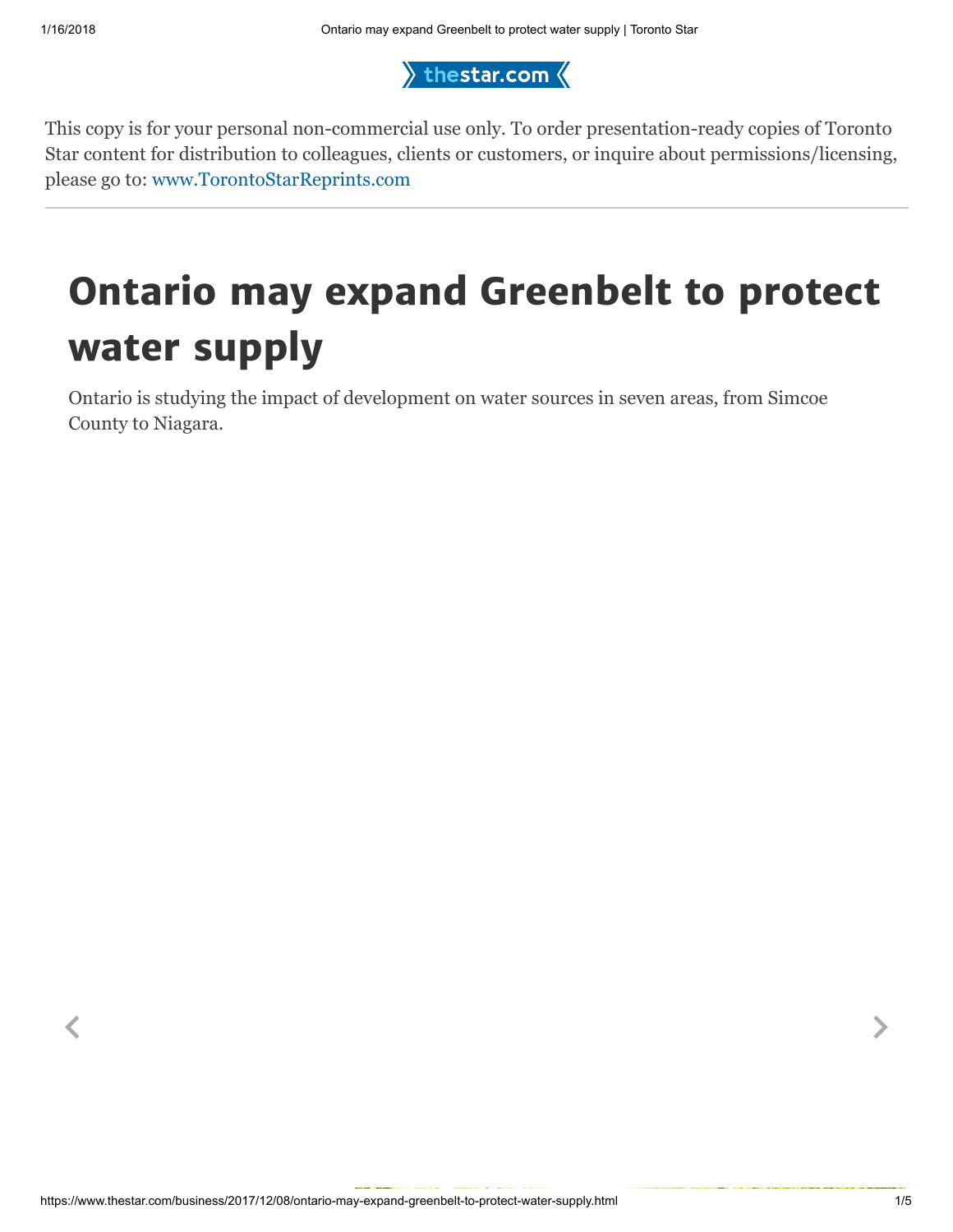1/16/2018 Ontario may expand Greenbelt to protect water supply | Toronto Star



Ontario's Greenbelt surrounding the Greater Golden Horseshoe protects 810,000-hectares of now looking at expanding the belt by another 345,000 hectares. (CARLOS OSORIO / TORON

## By [TESS KALINOWSKI](https://www.thestar.com/authors.kalinowski_tess.html) Real Estate Reporter Fri., Dec. 8, 2017

The Ontario government is looking at expanding the 810,000-hectare environmentally protected Greenbelt around the Toronto region in a bid to protect clean water supplies from encroaching urbanization and climate change.

The government is [studying seven areas](http://www.mah.gov.on.ca/Page17658.aspx) totalling about 345,000 hectares, from Simcoe County to Niagara, to assess whether they warrant the Greenbelt designation that would limit development in environmentally sensitive areas.

New boundaries would be decided once the study is complete, says the government.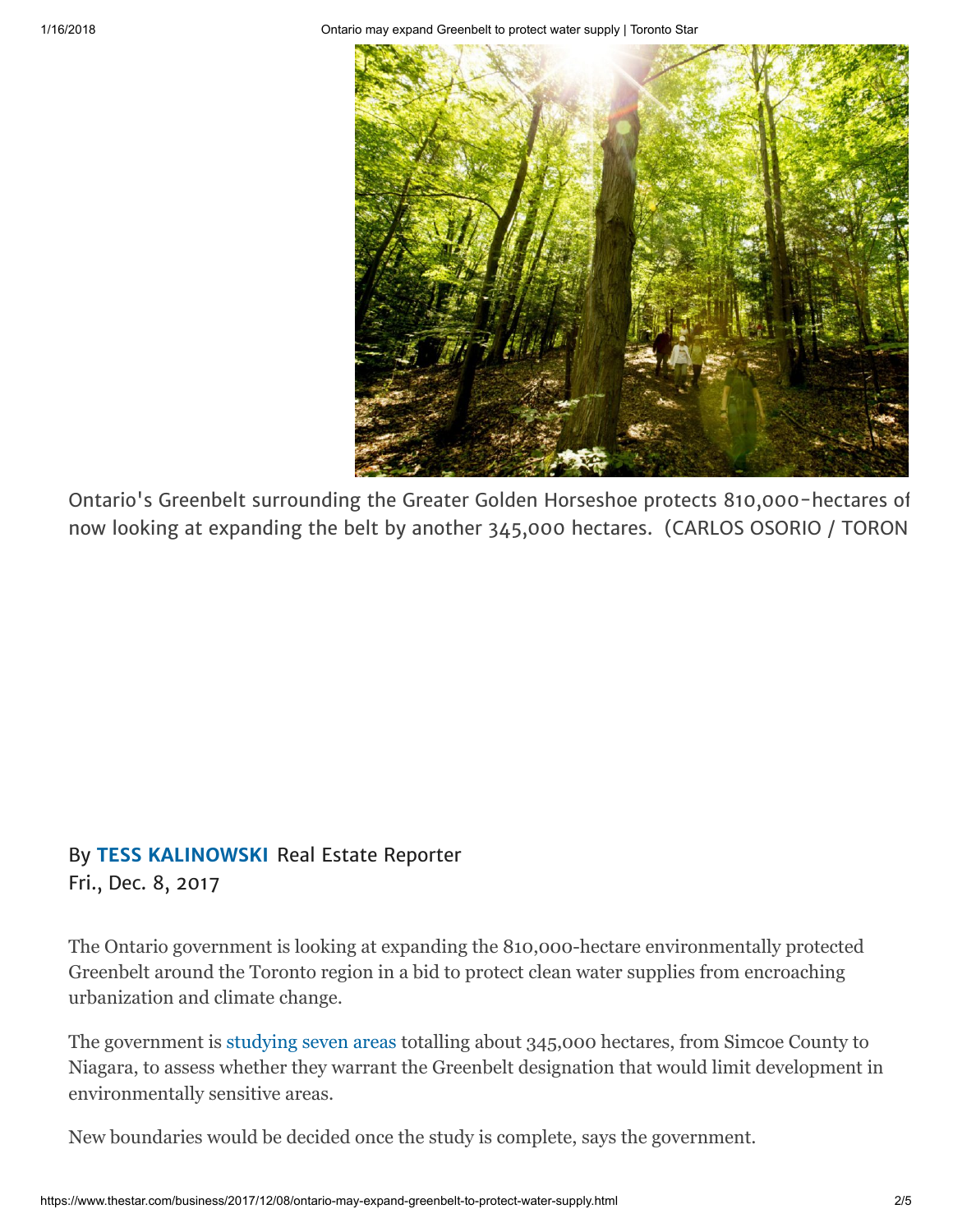## 1/16/2018 Ontario may expand Greenbelt to protect water supply | Toronto Star

The move is overdue, say environmentalists and politicians, who are trying to keep up with the urban sprawl that is taxing the infrastructure, farmland and water sources in those places.

Homebuilders say buyers have been priced out of the city in part by provincial land use restrictions, sending them to more affordable places in Simcoe and Wellington counties and adding to the environmental pressures there.

But only about 20 per cent of the land available for development in the existing Greenbelt has been used up, so expanding the protected zone doesn't impact housing, said Municipal Affairs Minister Bill Mauro.

"This isn't an exercise about restricting growth. It's about how and where we will grow," he said on Thursday.

Mauro cited projections for 4 million more people in the region by 2041.

"We understand that there are significant population pressures coming. We need planning documents and policies that will manage that growth as much as we are able," he said.

The province has launched a 90-day consultation period on a study of wetlands, streams, rivers and moraines in Waterloo, Wellington, Brant, Simcoe and Dufferin counties. The northwest area of the Greater Golden Horseshoe is expected to face particular growth pressure, said Mauro.

A coalition of environmentalists called ProtectOurWater wants the province to expand the study area and establish a 600,000-hectare "bluebelt" that would include other [vulnerable areas](http://greenbeltalliance.ca/sites/default/files/1500_Growing%20Greenbelt_NOV_3.jpg) in Wellington County, key watersheds in the east and along the south shore of Lake Ontario.

The province has been aware of the need for water protections for more than a decade, said Margaret Prophet, executive director of the Simcoe County Greenbelt Coalition. Signs of environmental deterioration are so commonplace that people take water restrictions as normal.

Beach advisories triggered by high e-coli levels in the lakes have increased 250 per cent since 2007.

"Stream health, stream temperatures, forest cover have all been on a declining trend. Water quality in some areas where it's more urbanized has decreased more quickly than areas where it's less urbanized," said Prophet, who is urging the Liberals to act before the provincial election in June.

"We're in a situation where action was needed 10 years ago. If we couldn't have done it 10 years ago, we needed to do it today."

Mauro would not commit to a timeline.

"I won't speculate on whether it will be finalized before or after an election," he said.

Joe Vaccaro, CEO of the Ontario Home Builders' Association, said the government needs to create detailed maps and apply scientific data to its study of environmental sensitivities in relationship to urban areas.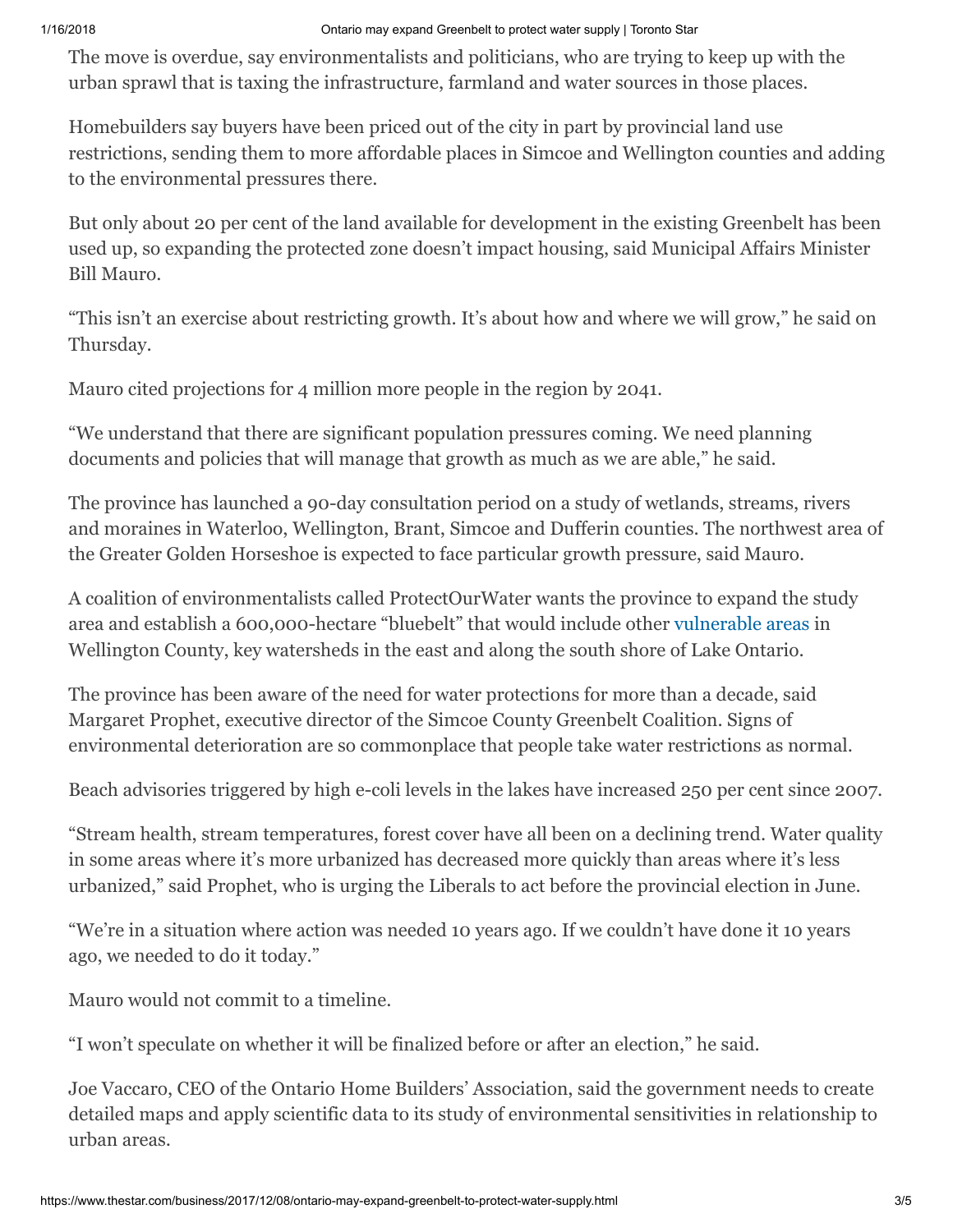Planning policies already protect water and the environment, and development helps pay for the infrastructure needed in growth areas, he said.

"When new communities are being approved and new housing is coming on stream, a number of the water resources are already being protected through those processes," said Vaccaro.

Springwater Township Mayor Bill French likes the provincial plan to study Greenbelt expansion in his area north of Barrie, south of Wasaga Beach.

"We have concerns in our township because there's a proposal to effectively build a new city on the edge of Barrie of up to 30,000 people," he said.

"It's too bad the study wasn't done prior to those approvals because it requires all fresh water and its effluent to be dumped into the Minesing wetlands and that may be a serious long-term problem that's not sustainable," said French.

"The growth has happened so quickly we haven't seen the resulting damages to the environment. There are acres of natural heritage, farmland and forest — they're automatic recharge areas for water. All the forestry generates oxygen. When you start taking that out of play, you're going to have a long-term impact."



Copyright owned or licensed by Toronto Star Newspapers Limited. All rights reserved. Republication or distribution of this content is expressly prohibited without the prior written consent of Toronto Star